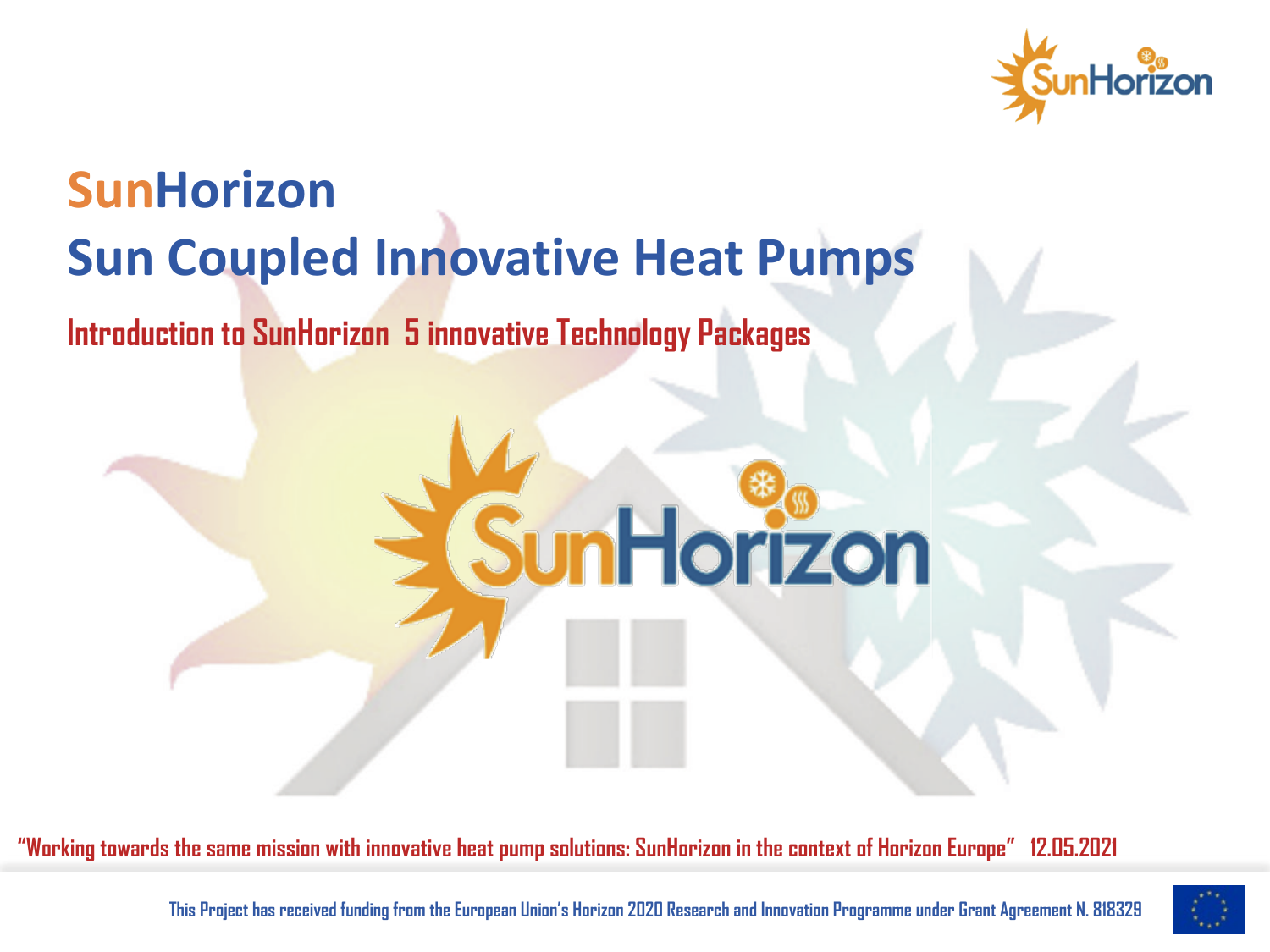### **Contents**



- Project introduction How SunHorizon addresses in EU H&C strategy
- 5 innovative Technology Packages
- Quick overview of results from simulations

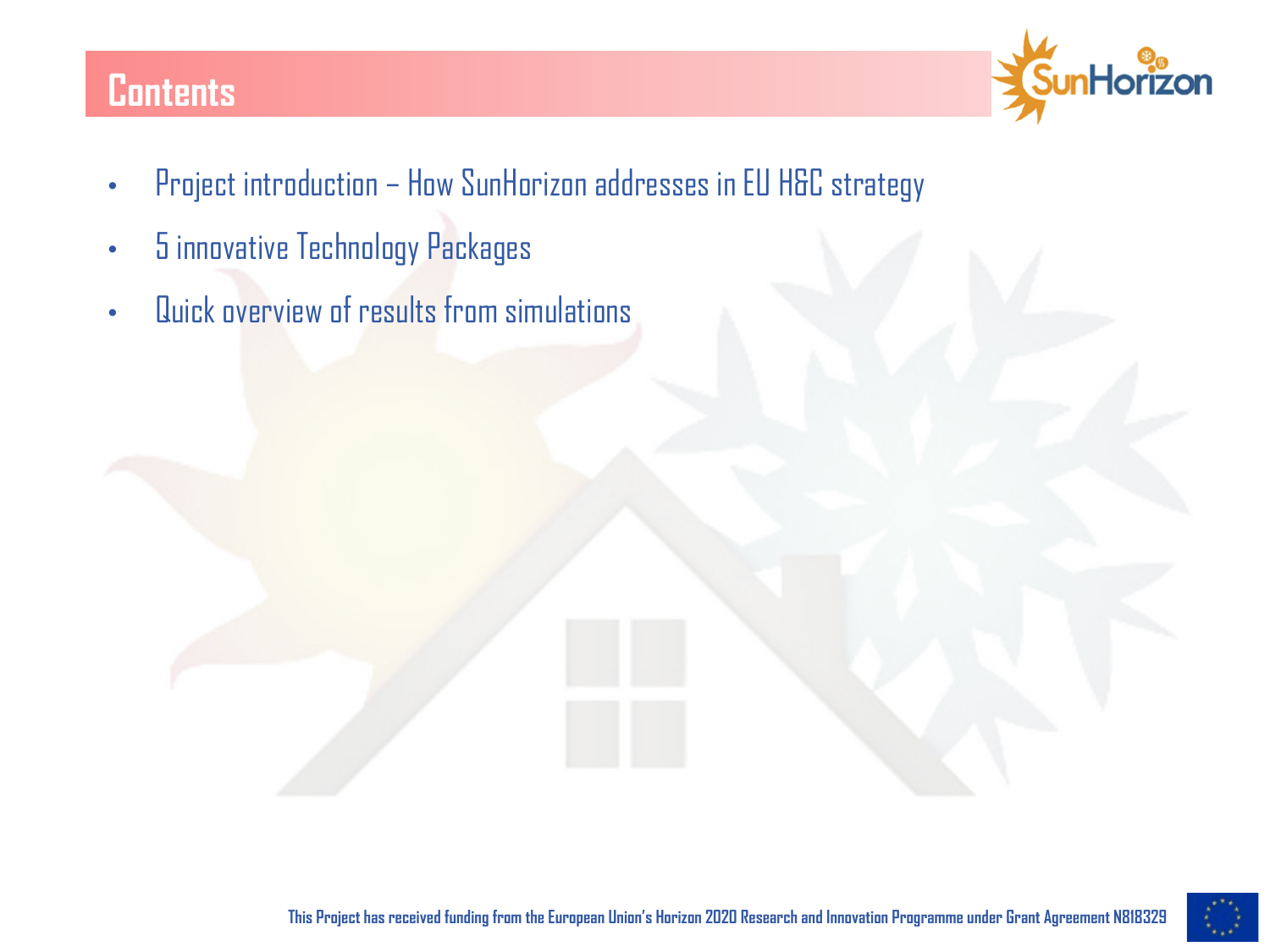### **Project Vision**



**Key Message: As stated in EU Strategy on H&C (2016)**, "**large-scale demonstration projects** of energy-efficient and low/zero-carbon technologies **are needed to help reduce technical and market barriers** by providing robust data to evaluate their performance in each market segment". At this purpose **SunHorizon aims to be a breakthrough demonstration to market project involving 21 partners' expertise and 8 Demonstration Sites all around EU,** focusing its activities on "reducing system costs and improving performance as well as optimising existing technologies for H&C applications and for some of the most promising market segments"

- **The project will demonstrate up to TRL 7 innovative and reliable Heat Pump solutions coupled with solar technologies**
- To provide heating and cooling to residential and tertiary buildings with lower: emissions, energy bills and fossil fuel dependency.
- The technologies will be properly managed by a cloud based functional monitoring platform with services such as demand prediction, proactive and predictive maintenance tools, or a Hybrid advance controller, supported by a smart user interface; the services will help on maximizing solar exploitation and give to the manufacturer inputs for new installation design.



**6 Technologies to be integrated 5 Technology Packages 8 Demos (9 buildings)**

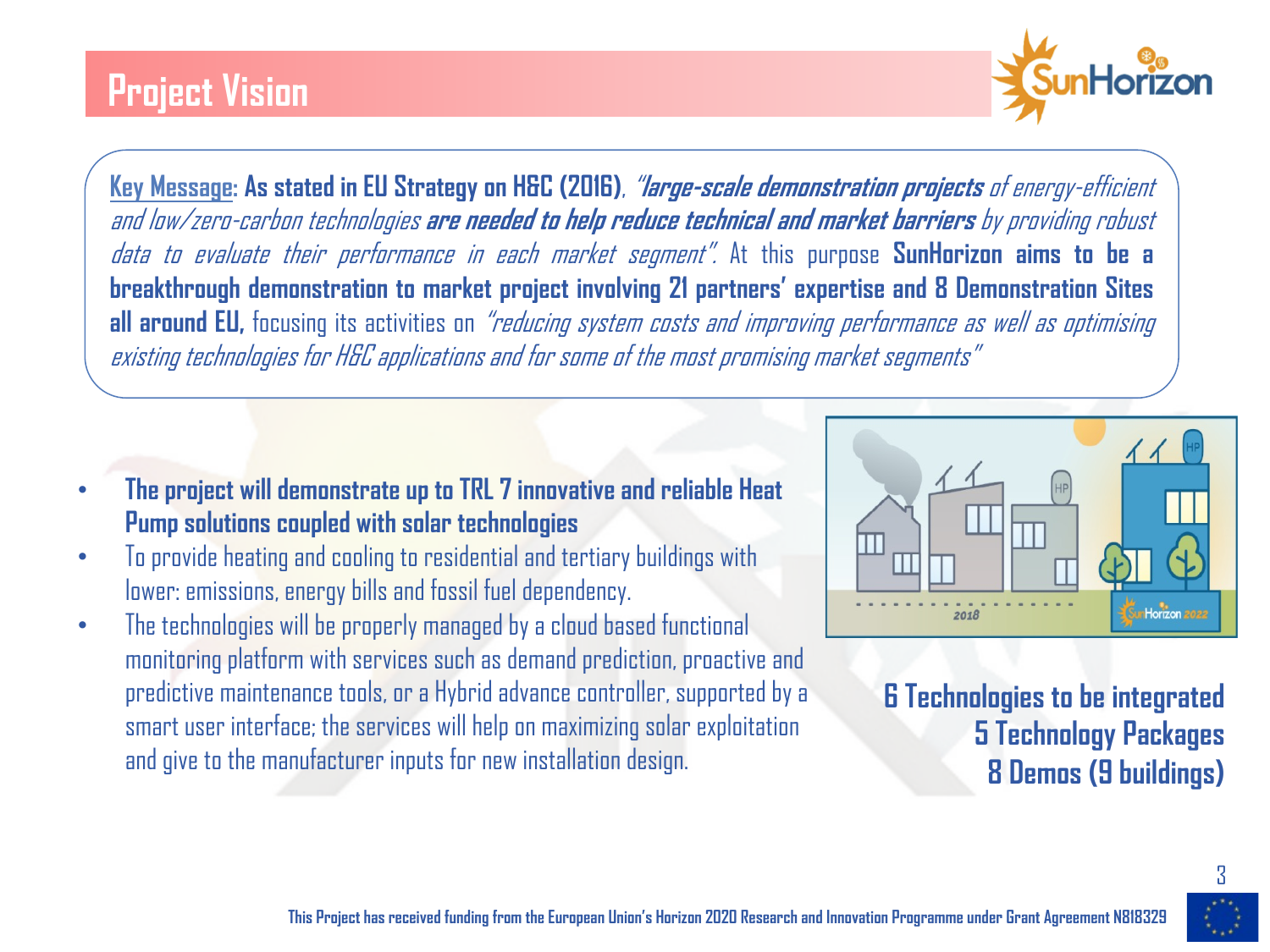### **Project Team**



#### **An Industry Driven Consortium**

- § **5** top level Academic Polytechnic Institutions (RTOs)
- § **12** industrial partners:
	- $\checkmark$  **5** Large Enterprise (LE)
	- $\checkmark$  7 Small and Medium Enterprises (SMEs)
- § **4** association and stakeholders acting as demosite

SunHorizon project will be demonstrated in **different EU contexts (8 demos) to evaluate different climatic and energy market solutions.**

- small and large scale residential (single house and apartment blocks)
- tertiary buildings (public buildings, sport centers).



#### Third Parties involved

- IES UK (LTP of IES Ireland)
- GNSE and GNS (LTPs of GNF)

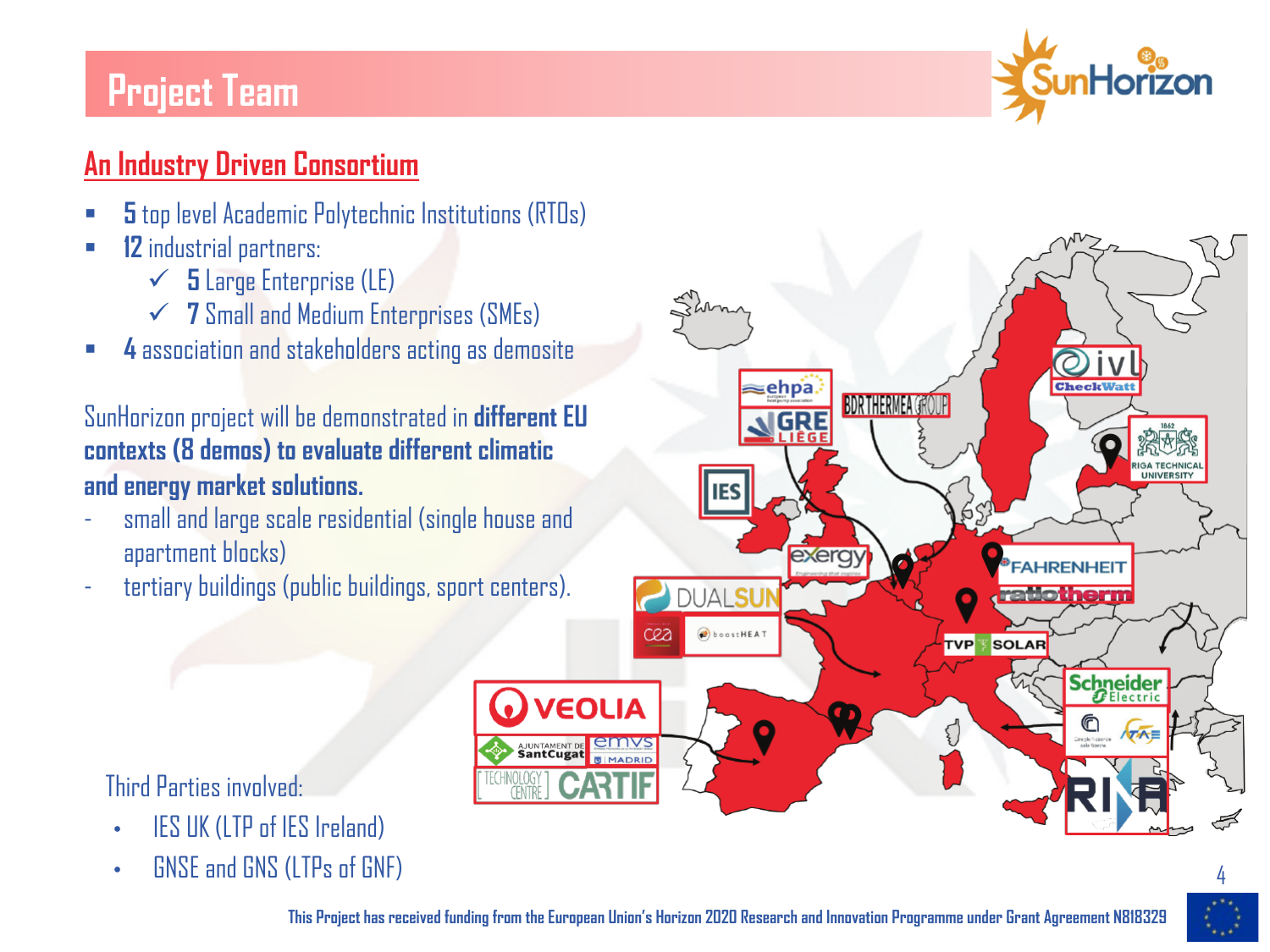

The demosite needs, are supplied with 5 different technology combinations, that combines the following technologies:

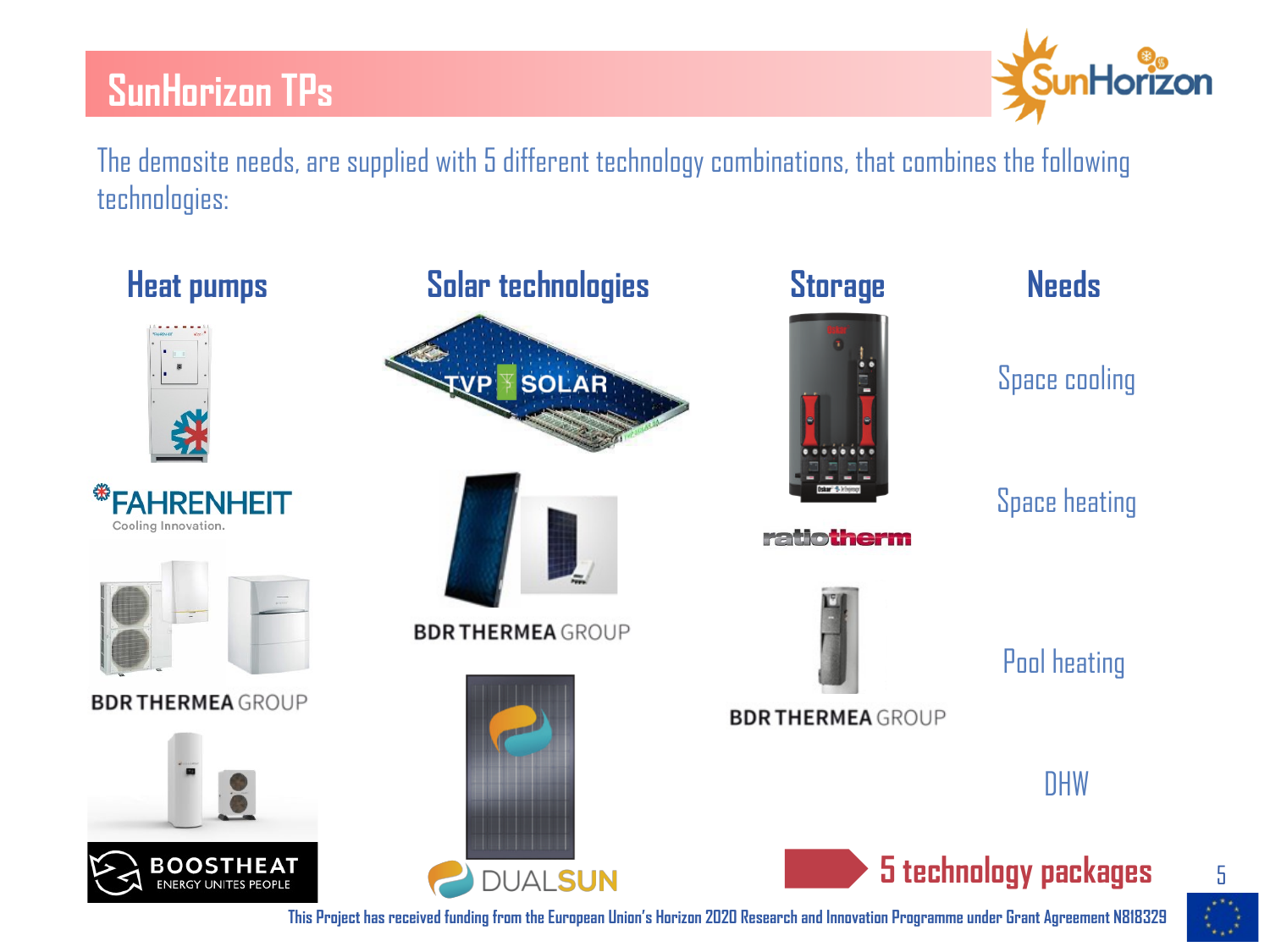

#### **Tecknology package 1 (TP1): innovative gas-fired heat pump with high-vacuum solar panels**



| SunHorizon TP <sup> </sup> |        | <b>Solar-HP</b> integration<br><b>CONCEDI</b> | <b>Description</b>                                           |
|----------------------------|--------|-----------------------------------------------|--------------------------------------------------------------|
| <b>TP1</b>                 | TVP+BH | Parallel integration                          | TVP for space heating $+$ DHW; BH to cover non solar periods |

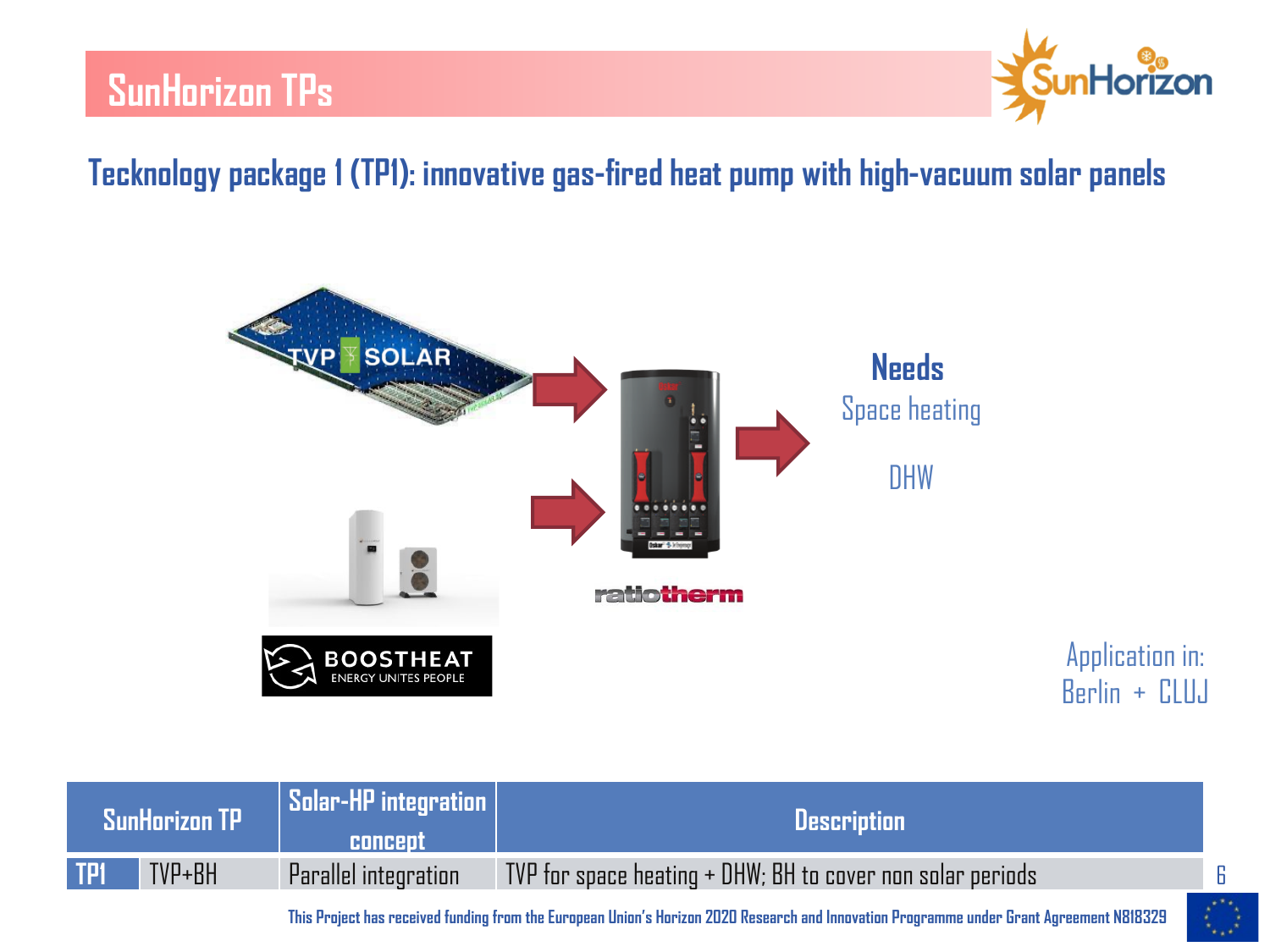

### **Tecknology package 2 (TP2): innovative gas-fired heat pump with improved PVT solar panels**



Application in: Nunrberg + Riga

| $\blacksquare$ SunHorizon TP $\blacksquare$ |           | $\parallel$ Solar-HP integration $\parallel$<br><b>concept</b> | <b>Description</b>                                                      |
|---------------------------------------------|-----------|----------------------------------------------------------------|-------------------------------------------------------------------------|
| TP <sub>2</sub>                             | $DS + BH$ | $Mixed$ solar-assisted $/$                                     | BH for space heating + DHW support; DS PV-T thermal output to assist BH |
|                                             |           | parallel integration                                           | evaporator and cover preheating of demand; + electricity for appliances |

**This Project has received funding from the European Union's Horizon 2020 Research and Innovation Programme under Grant Agreement N818329**



7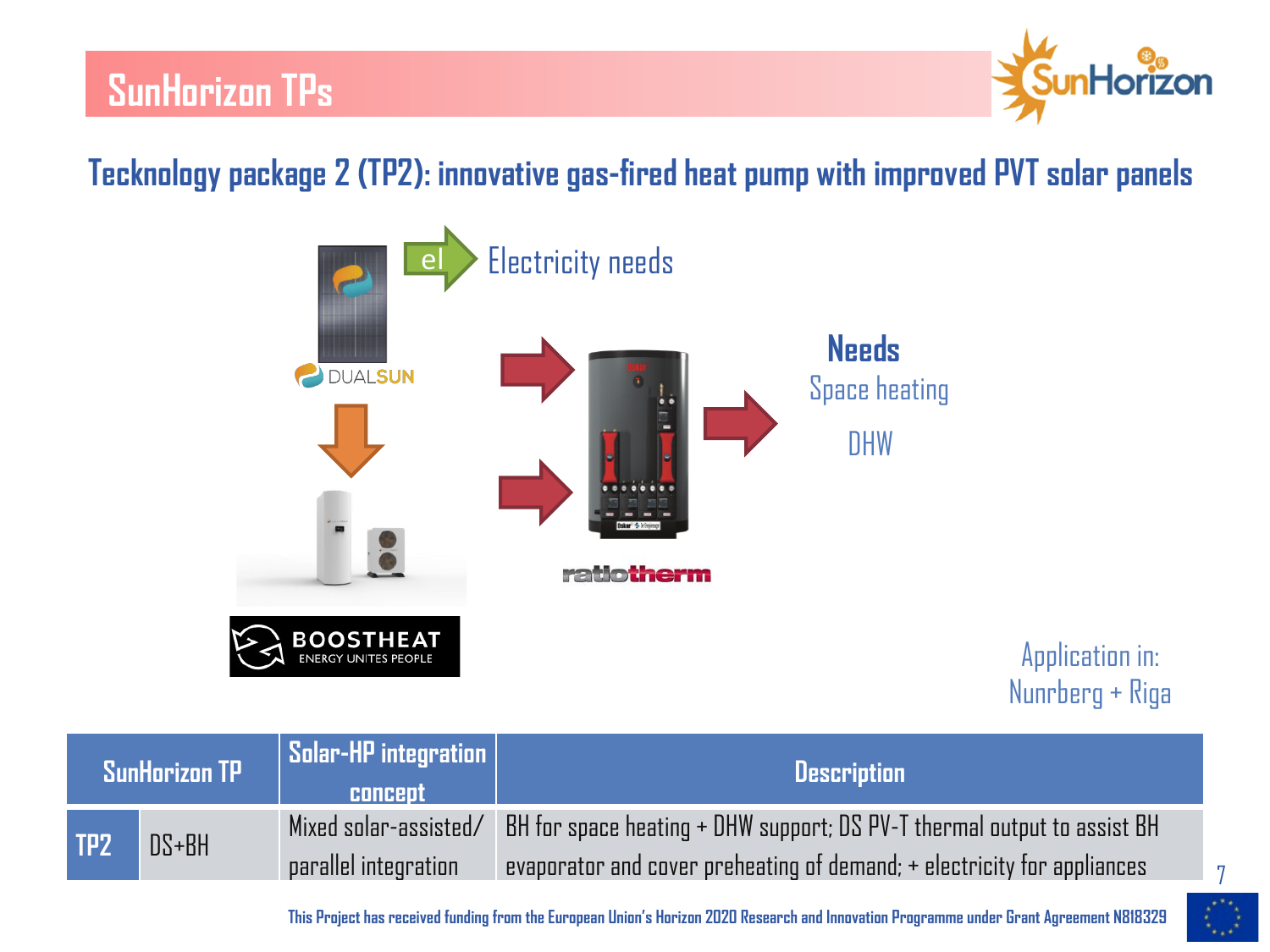

8

Application in:

Sant Cugat

**Tecknology package 3 (TP3): hybrid adsorption-compression chiller with high-vacuum solar panels**



| <b>SunHorizon TP</b> |                 | $\mid$ Solar-HP integration $\mid$<br><b>concept</b> | <b>Description</b>                                                                                                                         |
|----------------------|-----------------|------------------------------------------------------|--------------------------------------------------------------------------------------------------------------------------------------------|
| TP3                  | <b>TVP+FAHR</b> | Solar-driven HP for<br>cooling                       | TVP for space heating $+$ DHW in winter $+$ activation of the thermal<br>compressor of the adsorption chiller (FAHR) for cooling in summer |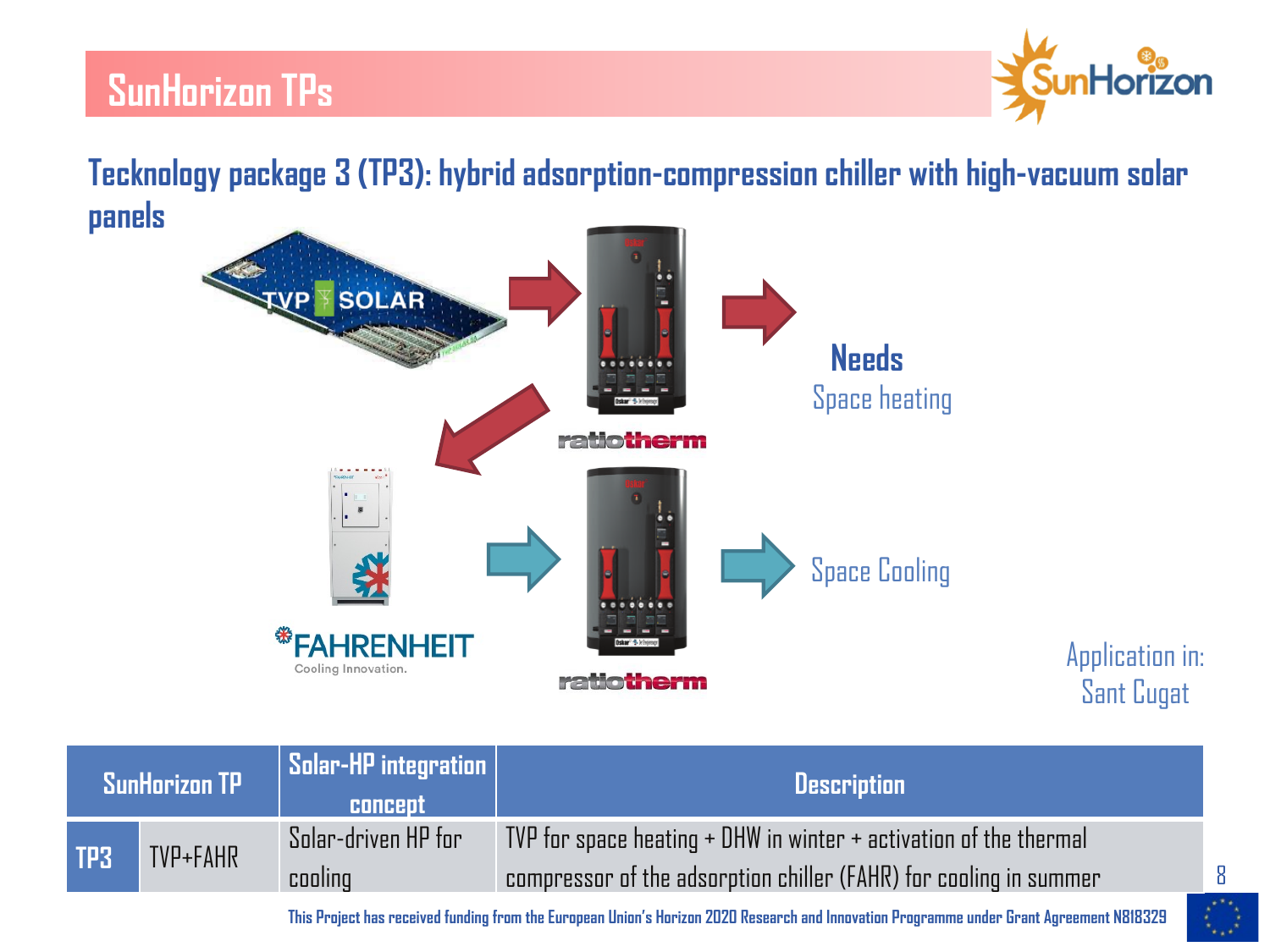

#### **Tecknology package 4 (TP4): brine water heat pump assisted with improved PVT solar panels**



Application in: Madrid + Piera

| SunHorizon TP |            | Solar-HP integration<br><b>CONCEDI</b> | <b>Description</b>                                                                            |
|---------------|------------|----------------------------------------|-----------------------------------------------------------------------------------------------|
| TP4           | $DS + BDR$ | Mixed solar-assisted/                  | DS PV-T thermal output coupled with heat pump to cover part of SH and DHW heat                |
|               |            | parallel integration                   | $d$ emand $\rightarrow$ electricity production to cover reversible HP electricity consumption |

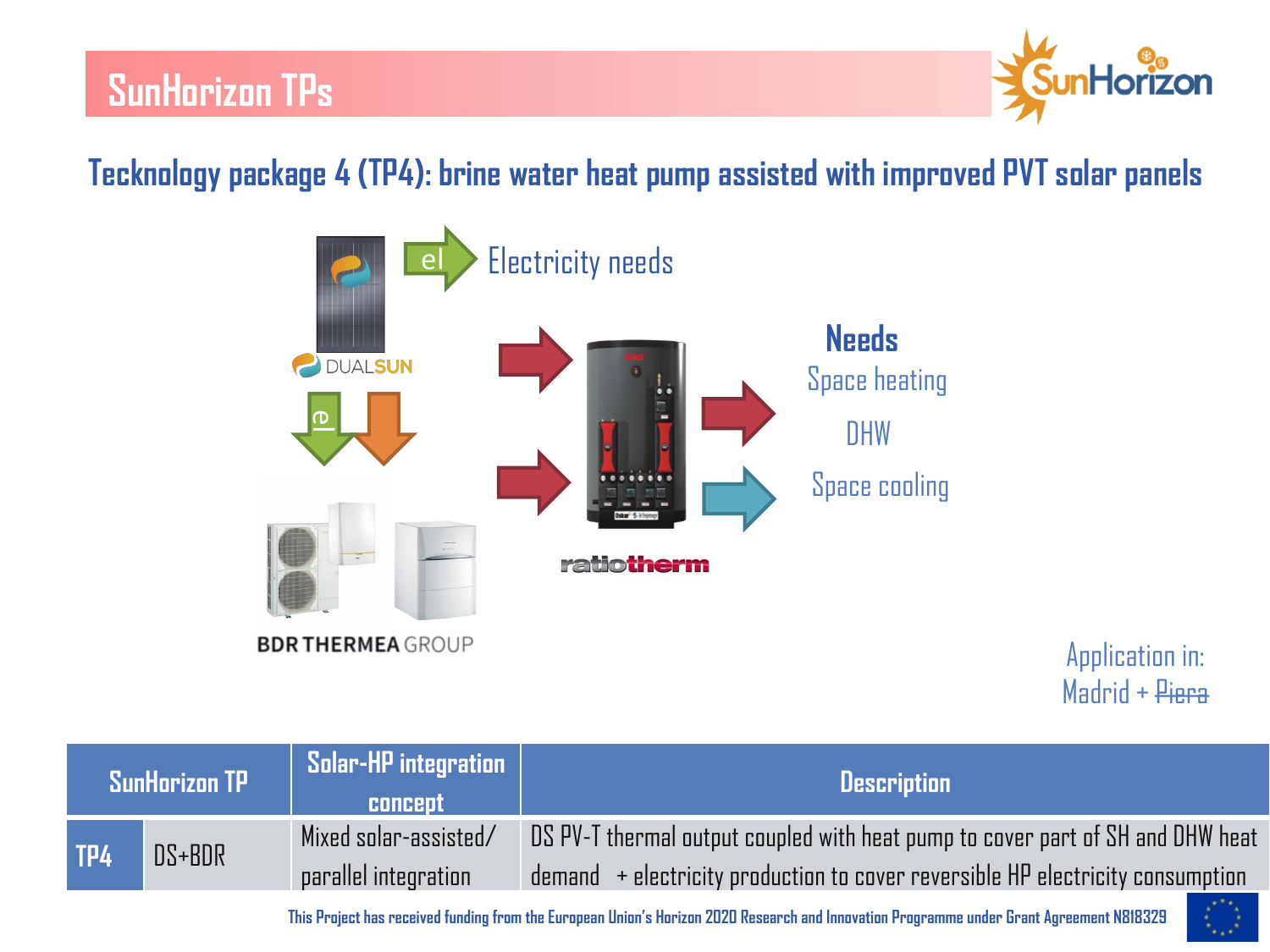

10

**Tecknology package 5 (TP5): hybrid adsorption-compression chiller with high-vacuum solar panels innovative gas-fired heat pump** 



|                       | SunHorizon TP   |             | Solar-HP integration<br><b>concept</b>                                                                                                   | <b>Description</b>                                                          |
|-----------------------|-----------------|-------------|------------------------------------------------------------------------------------------------------------------------------------------|-----------------------------------------------------------------------------|
|                       |                 | TVP+BH+     | Mixed solar-driven/                                                                                                                      | TVP for space heating + DHW; BH to cover non solar periods; FAHR adsorption |
|                       | TP <sub>5</sub> | <b>FAHR</b> | parallel integration                                                                                                                     | chiller activated only by BH or also by TVP                                 |
| In apartment building |                 |             | This Project has received funding from the European Union's Horizon 2020 Research and Innovation Programme under Grant Agreement N818329 |                                                                             |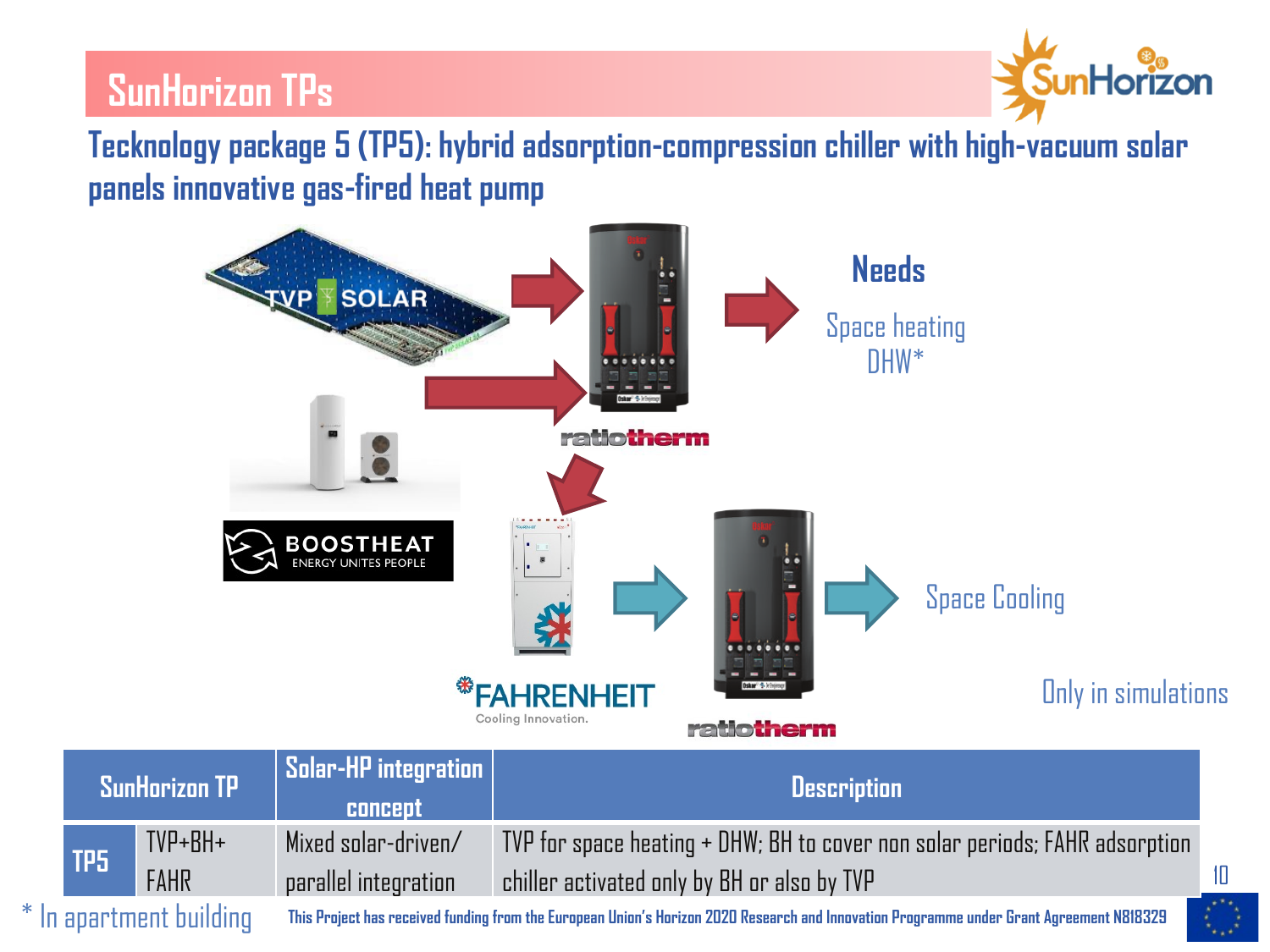

#### **It has been estimated that TPs will allow to save 33-70% GHG emissions and 30-85% operation costs in the different demo sites**

| SunHorizon TP   |                        | <b>Solar-HP integration</b><br><b>concept</b> | <b>Results from simulations:</b>                                                                                                                                                                                                                                                                                                |
|-----------------|------------------------|-----------------------------------------------|---------------------------------------------------------------------------------------------------------------------------------------------------------------------------------------------------------------------------------------------------------------------------------------------------------------------------------|
| <b>TP1</b>      | TVP+BH                 | <b>Parallel integration</b>                   | In Berlin: 43% of primary energy savings, and 37% of costs savings for the user                                                                                                                                                                                                                                                 |
| TP <sub>2</sub> | DS+BH                  | Mixed solar-assisted/<br>parallel integration | In Verviers: $\sim$ 30% of primary energy and costs savings.<br>In Nurnberg: $\sim$ 33% of primary energy and costs savings, 80% of el. Self<br>consumption ratio (SCR).<br>In Verviers: $\sim$ 25% of primary energy and costs savings. 95.1% of SCR<br>In Riga: $\approx$ 37% of primary energy and costs savings. 43% of SCR |
| TP3             | TVP+FA<br>HR           |                                               | Solar-driven HP for cooling In Sant Cugat $\sim$ 35% of primary energy and costs savings **                                                                                                                                                                                                                                     |
| TP4             | <b>BDR</b>             | Mixed solar-assisted/<br>parallel integration | In Madrid $\sim$ 76% of primary energy and 84% of costs savings, and 37% of SCR<br>In Piera $\sim$ 59% of primary energy and 53% of costs savings, and 47% of SCR                                                                                                                                                               |
| TP5             | $TVP + BH$<br>$+$ FAHR | Mixed solar-driven/<br>parallel integration   | TP only tested in simulation, in 3 locations and 2 types of buildings (tertiary and<br>apartment building)                                                                                                                                                                                                                      |

\*Most of them compared with the current gas-fired systems, and/or individual splits for space cooling…

\*\*compared with air handling unit supplied by an old reversible heat pump

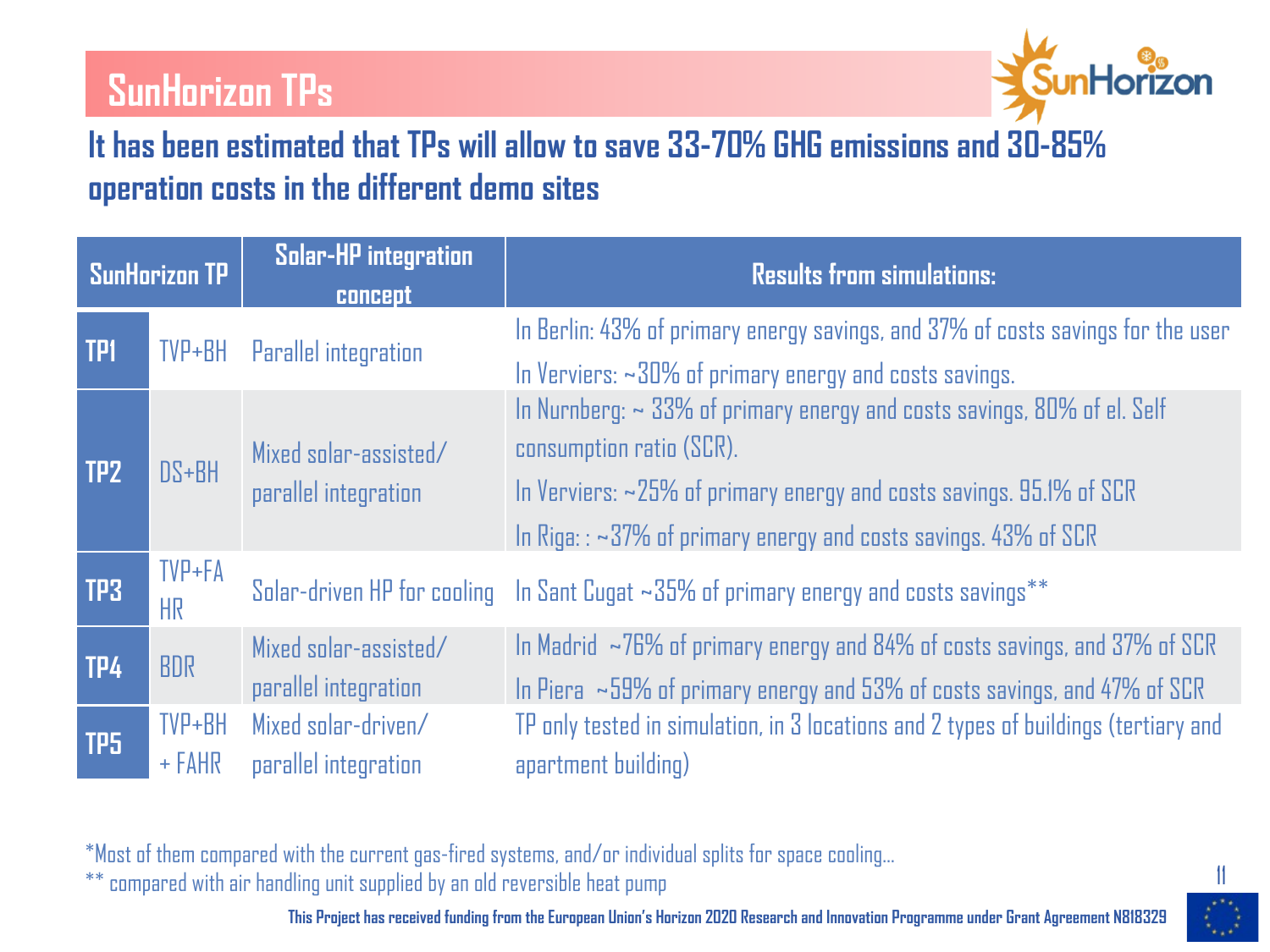### **Conclusions**



• A pre-industrial project with high TRL that combines different type of heat pump with solar technologies that will help to meet the H&C demand with lower emissions, energy bills and fossil fuel dependency